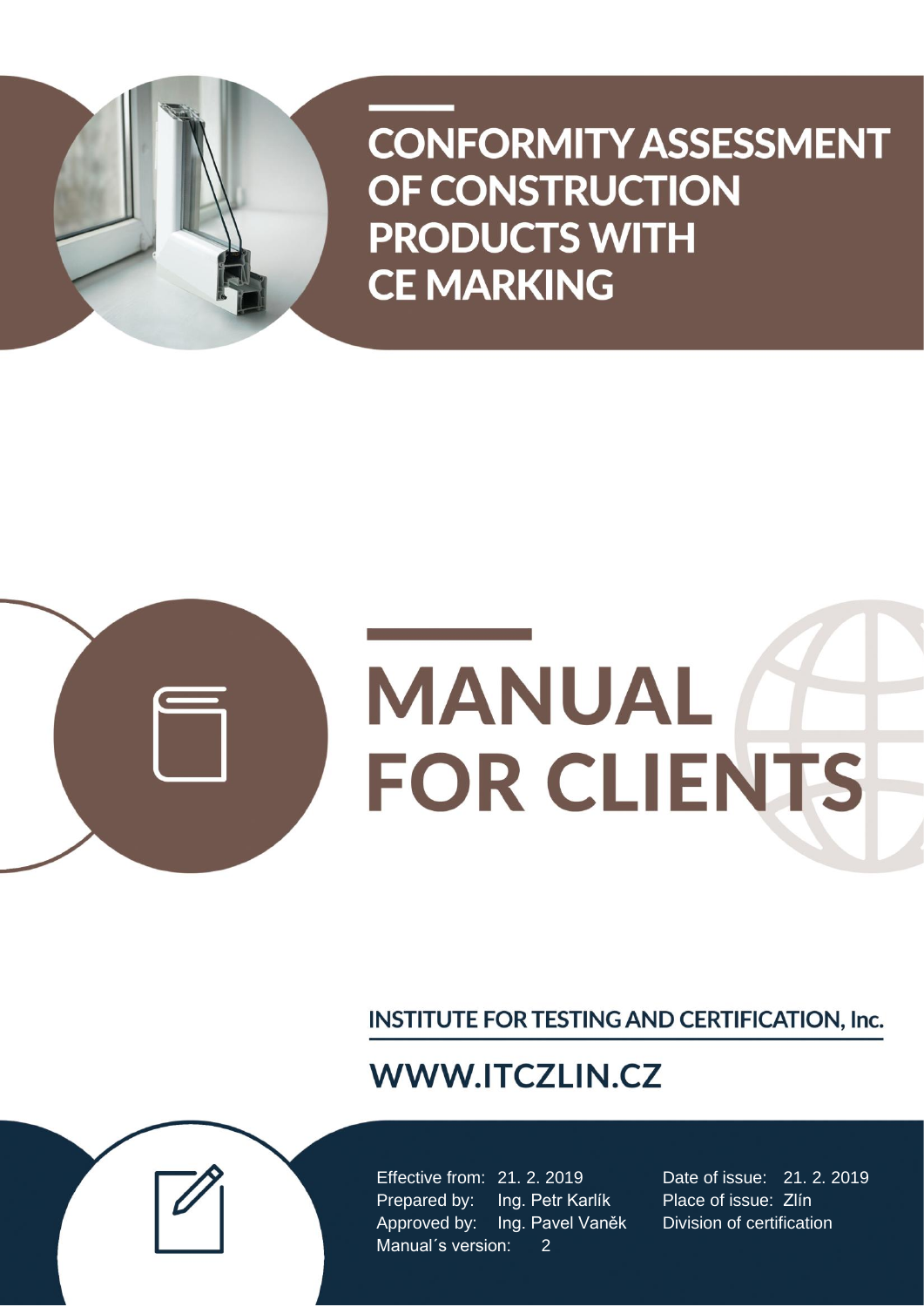

# **1. ÚVOD**

2

The Institute for Testing and Certification (hereinafter referred to as ITC) carries out a wide range of professional services, whose implementation is significantly influenced by the criteria for accreditation, authorisation and satisfying legal norms, without respecting which, it would not be possible to meet the exacting requirements of both domestic and foreign customers. This Client Manual is designed to simplify communication both with accredited laboratories and certification bodies and with notified or authorised bodies. We believe that the "Manual" will, together with information on [www.itczlin.cz,](http://www.itczlin.cz/) provide a practical guide for your successful cooperation with our company.

# **2. APPLICATION**

- An application form can be downloaded from the website [www.itczlin.cz/en/construction](http://www.itczlin.cz/en/construction-products-itc)[products-itc](http://www.itczlin.cz/en/construction-products-itc)
- The client can deliver the completed form in person, by mail or e-mail to the contact person:

## **Institute for testing and certification**

## **Head of department construction product certification**

Ing. Petr Karlík trida Tomase Bati 5264, building 113, area Svit, 760 01 Zlin, Czech Republic phone: +420 572 779 944 e-mail: [pkarlik@itczlin.cz](mailto:pkarlik@itczlin.cz)

- At the same time with the application it is appropriate to deliver technical documentation and samples – see articles 5 and 6.
- The language of the submitted application and documentation is Czech or English. Use of other official languages of the European Union is possible only after prior agreement with ITC.
- Completion of the application in case of uncertainty can be discussed with experts see contacts in the Appendix 2.
- EU legislation does not allow a manufacturer or authorised representative to file an application for performance of notified or authorised body for the same product with different entities.

# **3. ORDER (APPLICATION) REVIEW**

- Application is reviewed in terms of accuracy and completeness of data and it´s registered.
- If the application or the submitted documentation are incomplete, ITC specifies the missing items in writing (by letter or e-mail) and requires completion of the details.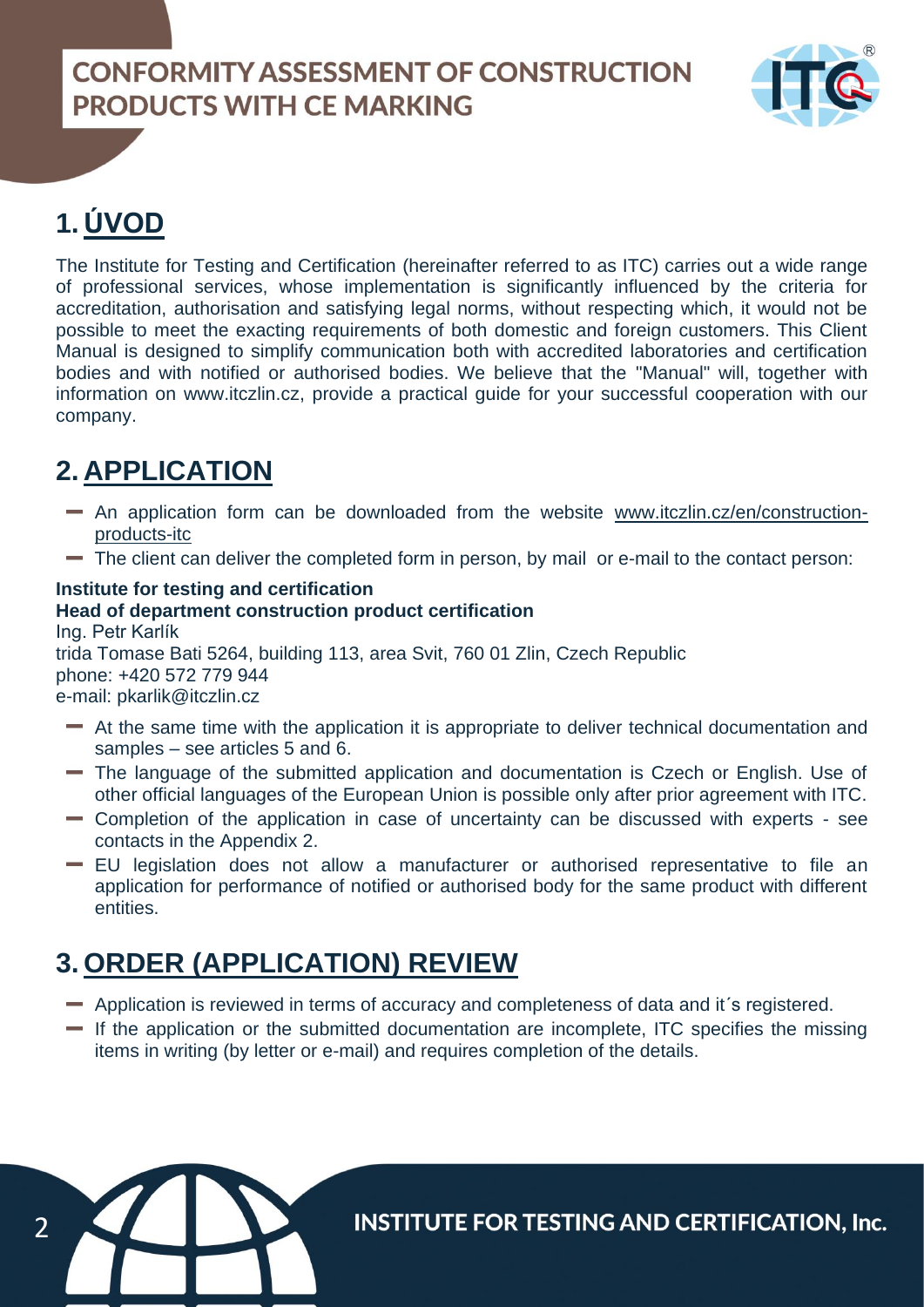

# **4. DETERMINATION OF PRICE AND DELIVERY DATE**

The service price and delivery date are usually calculated after providing all the details necessary for specification of the range of expert works – such as test samples and technical documentation.

## **5. TECHNICAL DOCUMENTATION**

The technical documentation must be produced in such an extent as allow the conformity assessment of the product with the technical requirements contained in the standards and the technical regulations.

Technical documentation with regard to the nature of the product contains:

- detailed description of the product and determination of the manner of its use in construction;
- $\blacksquare$  identification of their manufacturer;
- reference to the harmonized standards or European technical assessment (ETA), which will be used for the conformity assessment prior the introduction of the product on the market;
- design and production drawings of the product, or other documentation specifying the characteristics of the product with regard to its use, technological process of its production and use in construction, data concerning the technical characteristics of the product related to the basic requirements;
- descriptions and explanations requisite for the clarity of the drawings and the product features, instructions for use in construction and any warnings, alerting to either dangers or limitations of the application and instructions for its safe use must be in the Czech language;
- the results of design and construction calculations and results of any tests carried out;
- $\blacksquare$  test reports or certificates, if these were issued prior to the conformity assessment.

## **6. TEST SAMPLES**

Samples are delivered in a case where is in harmonized rule prescribed process of assessment and verification of constancy of performance of "3".

Samples must represent a type intended for assessment and verification of constancy of performance. The same "type" can include several versions (models) of the product assuming that the differences between versions do not affect the level of safety, quality characteristics or specification of the product. Construction products of the same type must be mainly produced from the same material, same technology and must be based on the same design solution. It is optimal to deliver samples together with the request but after an agreement with contact people it is possible to transmit samples later.

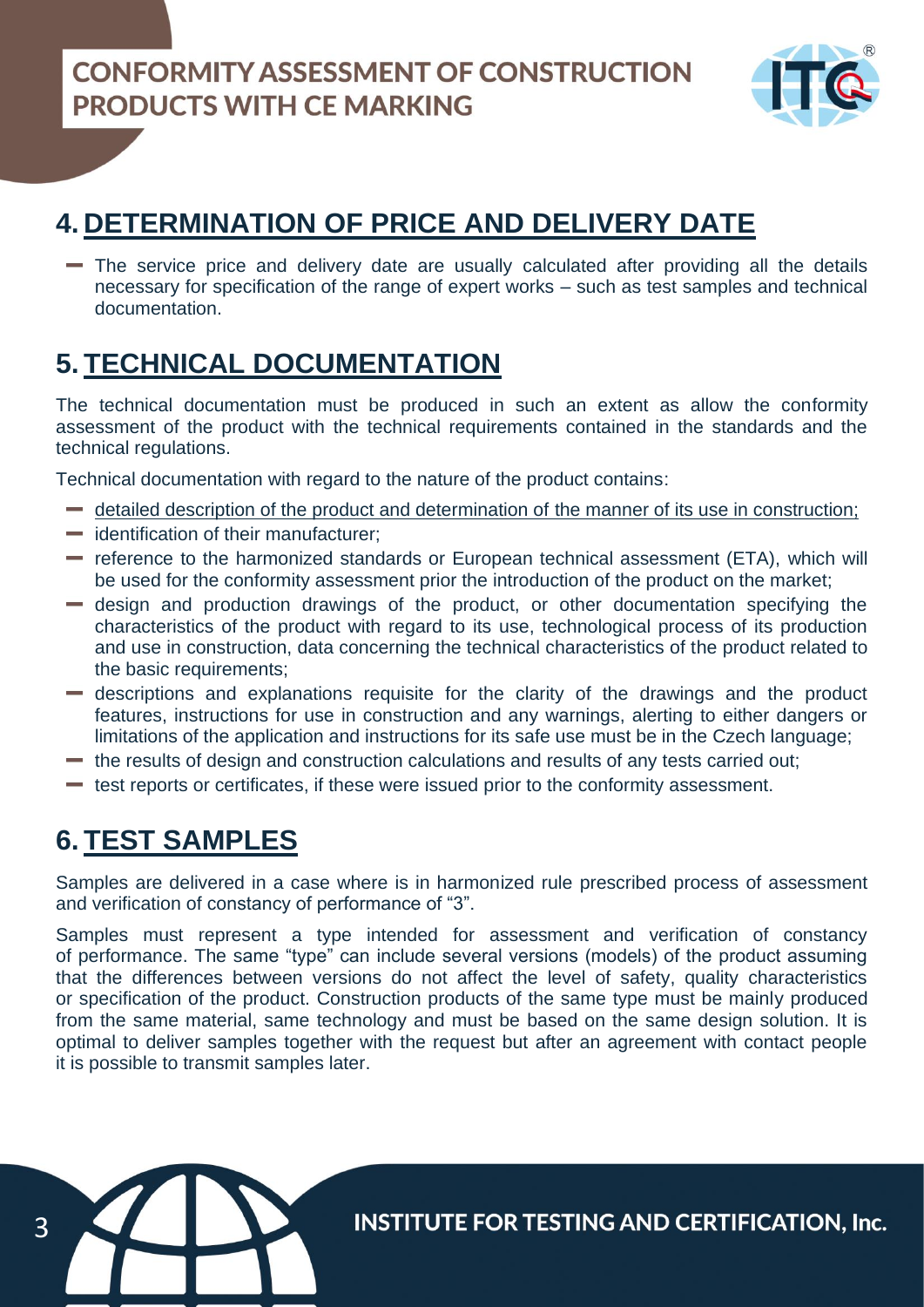

# **7. CONTRACT**

- The commercial relationship between the client and ITC is negotiated according to the nature, demandingness and price level of the service - order.
- $-$  In case of the orders of the notified body, contracts containing the following details are concluded with the clients:
	- specification of the contractual parties;
	- range of contracted works;
	- price information and terms of payments;
	- $\blacksquare$  delivery date of the service:
	- breach of contractual obligations and consequences thereof;
	- rules for withdrawal from the contract.
- Commencement of works is subject to bilateral written approval of conditions of cooperation and payment of a proforma invoice. Advance payments are requested from all clients, with some exceptions, which are agreed in special framework agreements on cooperation.

## **8. ASSESSMENT AND VERIFICATION OF CONSTANCY OF PERFORMANCE OF CONSTRUCTION PRODUCTS**

## **8.1 Legislation in regard to construction products**

Construction products are in accordance with Act 22/1997 Coll. about technical requirements for products, as amended the "specified product" and placing on the market of the European Union and ESVO countries is regulated by the technical regulations from which there are specific obligations implied for manufacturers, importers, authorized agents and distributors. Conditions for placing on the market are partially harmonized (similar for the whole EU) and partly governed by the national legislation of each EU country.

Group of products for which there are harmonized technical specifications fall under REGULATION OF THE EUROPEAN PARLIAMENT AND OF THE COUNCIL (EU) No. 305/2011 of 9 March 2011 laying down harmonized conditions for placing of construction products on the market and repealing Council Directive 89/106/EEC. For this regulation is used acronym CPR (Construction Product Regulation). Regulation as opposed to Council Directive has a direct effect and requires and adaptation of the content of the national law of EU member states.

Construction products which were launched on the market before 1 July 2013 in accordance with Council Directive 89/106/EHS (Construction Products Directive – CPD) are considered to be satisfactory by CPR.

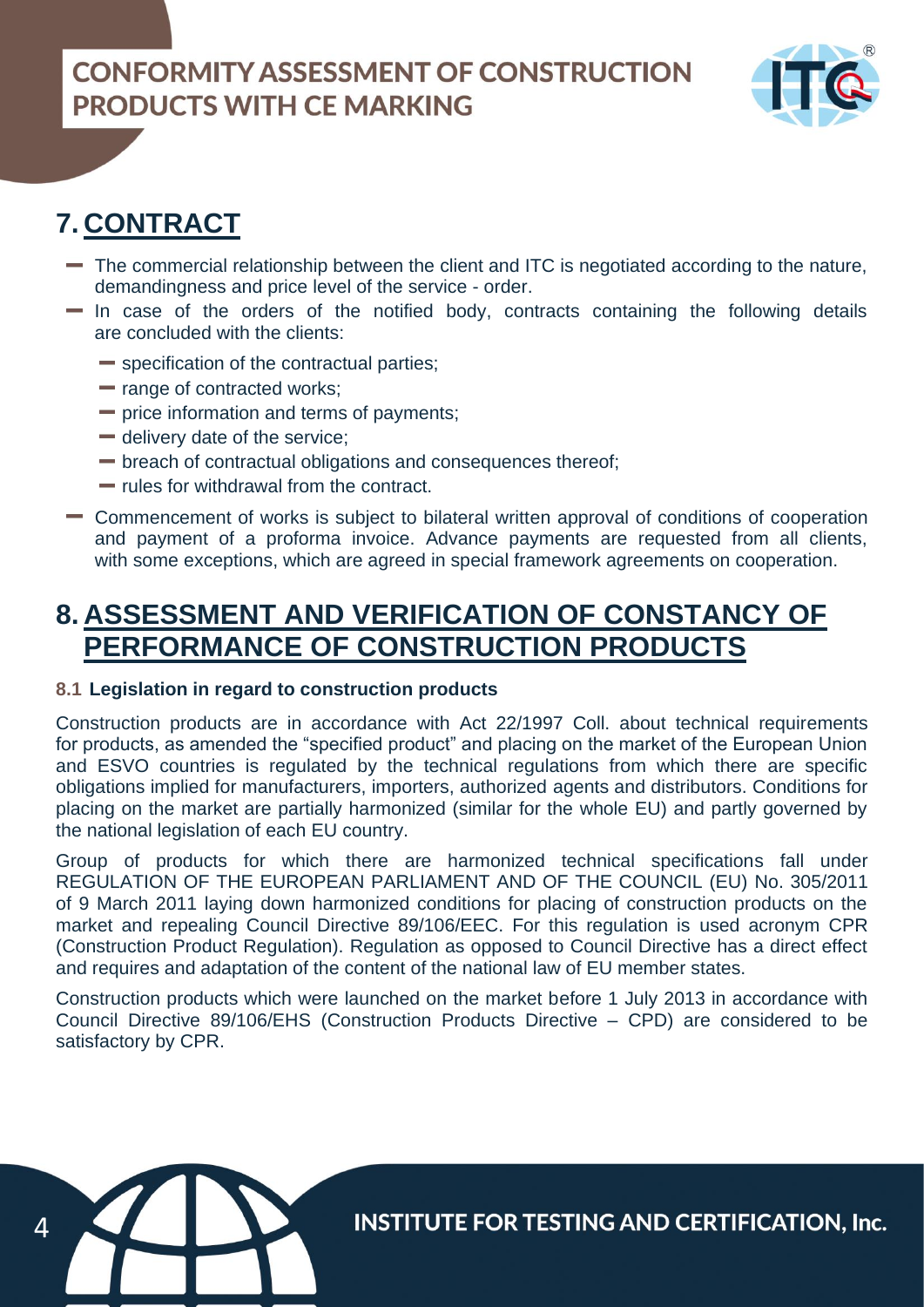

Construction products for which there is no harmonized technical specification, are assessed by the law of the country where the product is placed on the market. In the Czech Republic we act according to the Government Regulation 163/2002 Coll., which determines technical requirements for specific construction products as amended by Government Regulation No.312/2005 Coll. and No. 215/2016 (NV 163).

The process of assessment uses specific standards and system of construction technological certification. The result is a product certificate, certificate of quality management systems or test report. From the date of publication of the harmonized standard construction product may be assessed under both regulations (NV 163, CPR), but at the end of the transitional period, the product is not under NV 163, but only CPR.

## **8.2 Harmonized technical specifications**

## **Harmonized technical specifications are:**

a) harmonized European standards (hEN) established by CEN/CENELEC3

#### *or*

b) European documents for assessment (EAD) made by European organisation for technical assessment (EOTA) as a base for publication of ETA (European technical assessment) for products not covered by harmonized standards.

Harmonized technical specifications define the methods of assessment and information on all essential characteristics that affect the ability of construction products to meet seven basic requirements for construction works:

- **-** Mechanical resistance and stability
- $-$  Safety in case of fire
- **Hygiene, health and environment**
- $-$  Safety and accessibility in use
- **-** Protection against noise
- **Energy economy and heat retention**
- Sustainable use of natural resources

The most commonly used harmonized technical specifications are harmonized standards. If the harmonized standards do not exist or if the product departs from the range of harmonized standard, it can be on the basis of European Document for assessment (EAD) issued a document for European technical assessment (ETA).

European standards can consist of not only safety characteristics but also qualitative and aesthetic characteristics, which fulfilment is voluntary.

For the purposes of assessment and verification of constancy of performance is used informative appendix ZA, which in its part ZA. 1 shows the regulated requirements for construction products marked as CE.

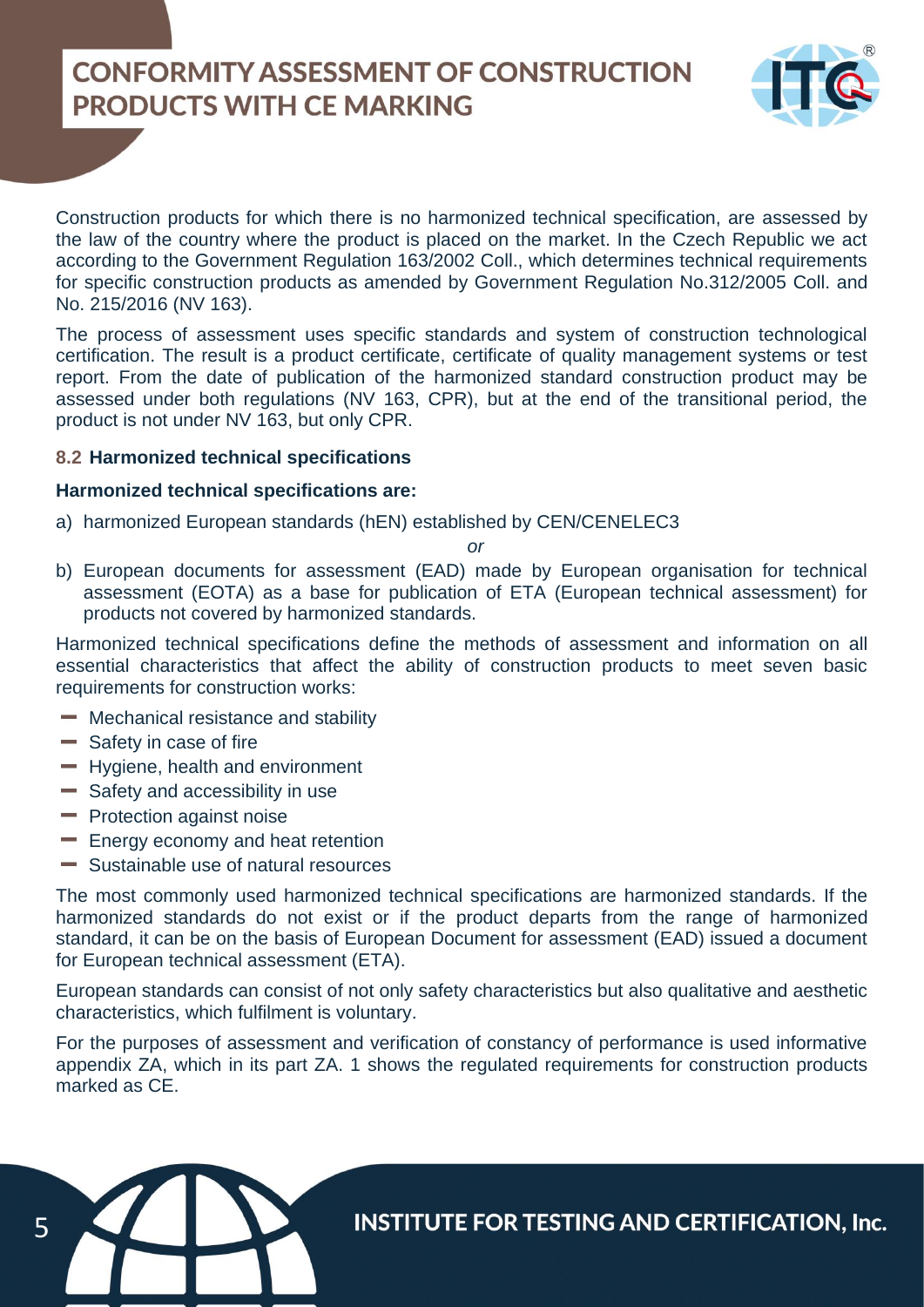

## **8.3 Assessment and verification of constancy of performance**

8.3.1 Systems of Assessment and Verification of Constancy of Performance according to CPR

The system of Assessment and Verification of Constancy of Performance (AVCP) is the term applied to the degree of involvement of third parties in assessing the conformity of the product according to the relevant technical specifications.

To achieve this CPR uses five main elements:

- factory production control (FPC) on the basis of documented, permanent and internal control of production in a factory, in accordance with the relevant harmonized technical specifications;
- $\blacksquare$  initial inspection of the manufacturing plant and of FPC;
- continuous surveillance, assessment and evaluation of FPC;
- assessment of the characteristics of the construction products by testing, calculation, tabulated values or descriptive product documentation;
- audit testing of samples taken before placing the product on the market.

## **The five systems of AVCP and the level of involvement of notified bodies in each is as follows:**

- **System 1+** assessment of product comprising the issuing of a certificate of constancy of performance, continuous surveillance and audit testing by a notified product certification body
	- **System 1** assessment of product comprising the issuing of a certificate of constancy of performance and continuous surveillance by a notified product certification body
- **System 2+** factory production control certification with continuous surveillance by a notified factory production control certification body
- **System 3** assessment of product characteristics by the notified laboratory
- **System 4** manufacturer's tasks only

## 8.3.2 The release of "declaration of performance" and CE marking in accordance with CPR

After the successful completion of all relevant tasks of assessment and verification of constancy of performance a manufacturer shall prepare a "declaration of performance" that archives with the technical documentation of the construction product for 10 years. The concept of the declaration of performance is given in CPR Article 6 and the example is in the Appendix III CPR.

The manufacturer shall mark the product with CE indication which expresses the consistency of product parameters with the declaration of performance. The CE marking allows launching the product on the market in any EU member state and ESVO. However, this does not automatically ensure the suitability of the product for installation in construction in all member states.

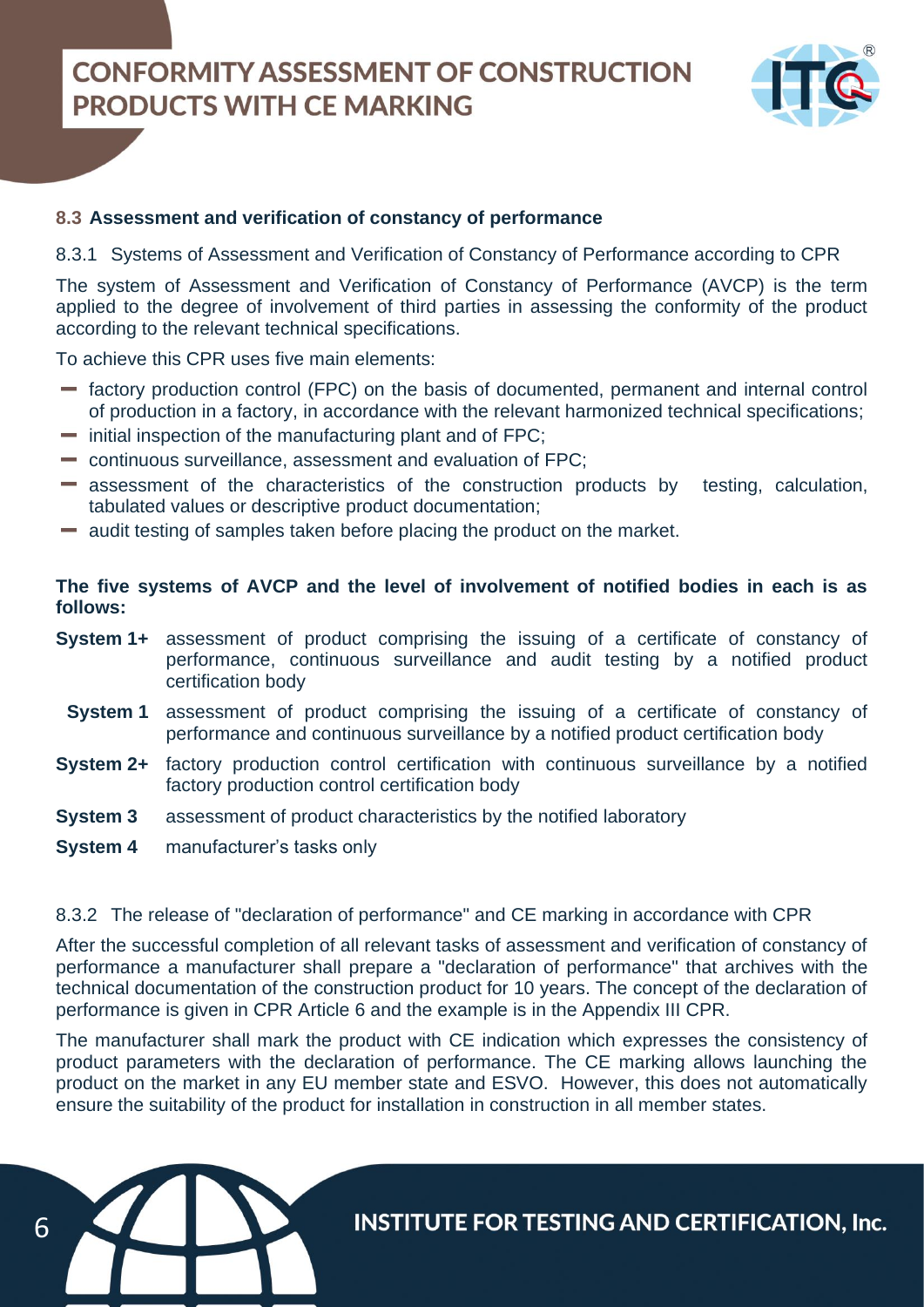

# **9. RULES FOR RECOGNITION OF RESULTS FROM THE DOCUMENTATION SUBMITTED BY THE APPLICANT**

- Recognition of results obtained by other laboratories and presented in the documentation depends solely on the decision of ITC.
- Usually, results given in tests reports of accredited laboratories are recognized provided that no more than 3 years have elapsed from the issuance date of the report.
- In principle, results of tests carried out in the manufacturer´s or non-accredited laboratories are not recognized. Tests carried out on unique testing equipment, which is not commonly accessible, may constitute an exception. In such cases, ITC prefers conducting the test under supervision of its own experts.

# **10. RELATED SERVICES OF ITC**

- Construction product testing in the Accredited laboratories: No. 1004, No. 1004.3, No. 1007.1., No. 1007.4
- Granting a licence for the voluntary certification mark "ITC Certified Quality", which is granted to products where high level of safety and quality parameters was proved by certification and where the manufacturer's capability to continuously maintain the quality was proved by inspection visits.
- $\blacksquare$  Technical assessment bodies (TABS)
- Standardization services and technical information.
- Management systems certification (ISO 9001, ISO 14001, ISO 45001).
- **Technical inspection.**
- Laboratory and certification documents as a basis of selection procedures, tender.

## **11. APPENDICES**

Appendix 1 Definitions

Appendix 2 Contacts in accordance with the categories of construction products

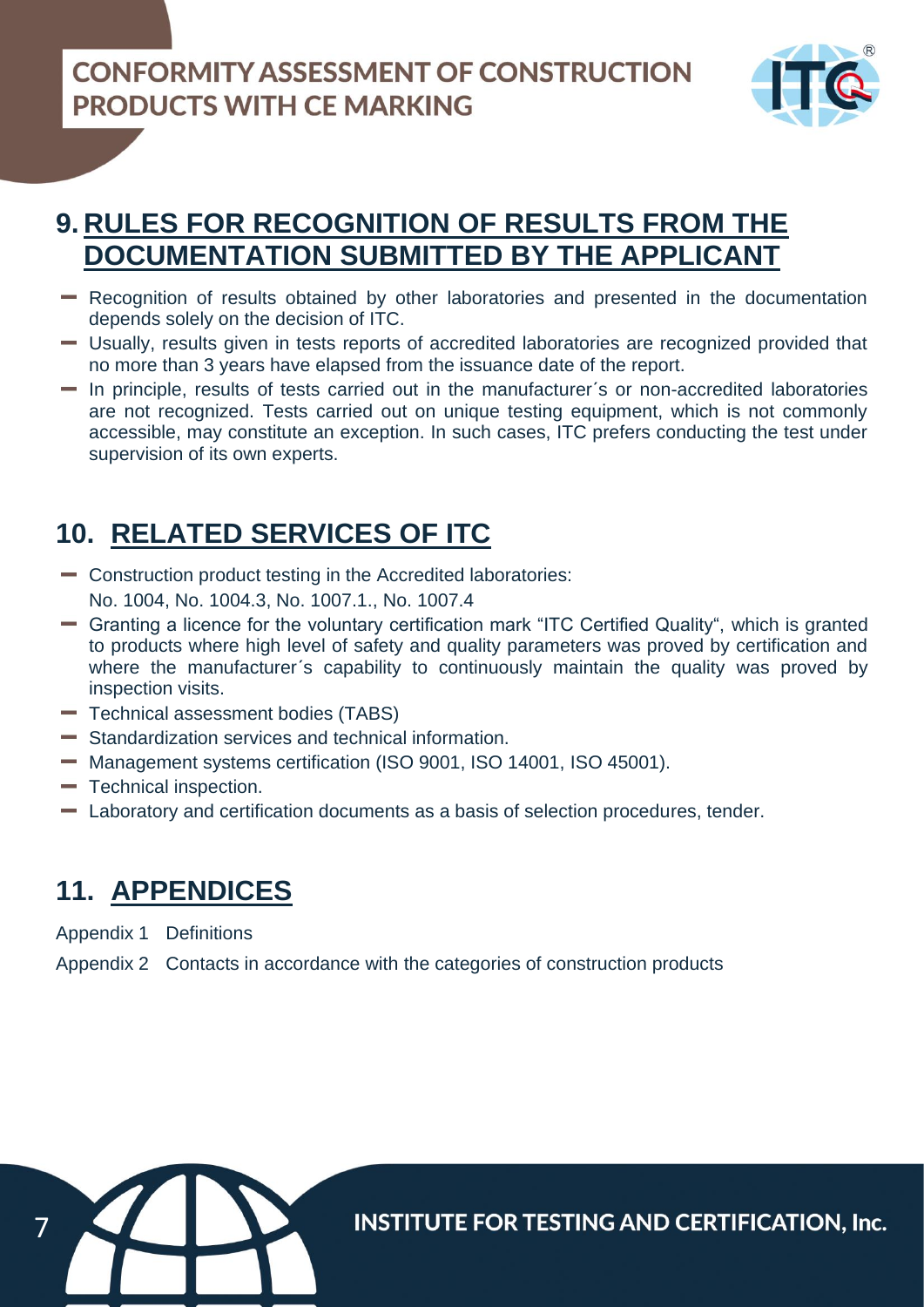

## **Appendix 1 – Definitions**

- **Construction product**  a product or a set which is produced or placed on the market for permanent installation in construction or in its part and its properties affect the characteristics of the building with respect to the basic requirements for construction works.
- **Construction**  structural and engineering constructions

8

- **Delivery on the market**  delivery of the construction product for distribution or use on the Union market in the course of a commercial activity, whether in return for payment or free of charge
- **Placing on the market**  first delivery of construction product on the European market + Turkey + EFTA (Iceland, Liechtenstein, Norway + Switzerland).
- **Manufacturer** natural or legal persons launching a product on the market under his name or company or trademark the construction product that produce or is designed or manufactured (also a product from China becomes my product if I put my name, logo or address on it).
- **Importer** natural or legal person established in the EU who launches a construction product from the third country on the market (the product must be marked with the name of the manufacturer from the third country).
- **Distributor** natural or legal person in the supply chain, apart from the manufacturer or the importer, who supplies the construction product on the Union market.
- **Authorized representative**  natural or legal person established in the EU which was written mandate from a manufacturer to act on his behalf in relation to specified tasks.
- **Economy subject**  manufacturer, importer, distributor and authorized representative.
- **Withdrawal from the market** regulation aimed at preventing a supply of a construction product which is in a supply chain (It cannot be sold).
- **Withdrawn from circulation** regulation aimed at restoration of the construction product that has already been supplied to the end user.
- **Production control** a documented permanent internal control of production at the factory in accordance with the relevant harmonized technical specifications (management - control).
- **The European Technical Assessment (ETA)**  documented assessment of the performance of a construction product in relation to its essential characteristics, in accordance with the European Assessment Document shall be issued only on the basis of EAD – European assessment documents.
- **The European Assessment Document (EAD)**  document adopted by the Organization of technical assessment for the purposes of issuing European Technical Assessments.
- **Notified body** legal person who in administrative proceedings maintained by Czech office for standards, metrology and testing demonstrated that accomplished requirements for bodies providing activities for assessment and verification of constancy of performance.
- **Technical assessment bodies (TABS)** are subjects authorized to carry out third party tasks for issuing European Technical Assessment (ETA).

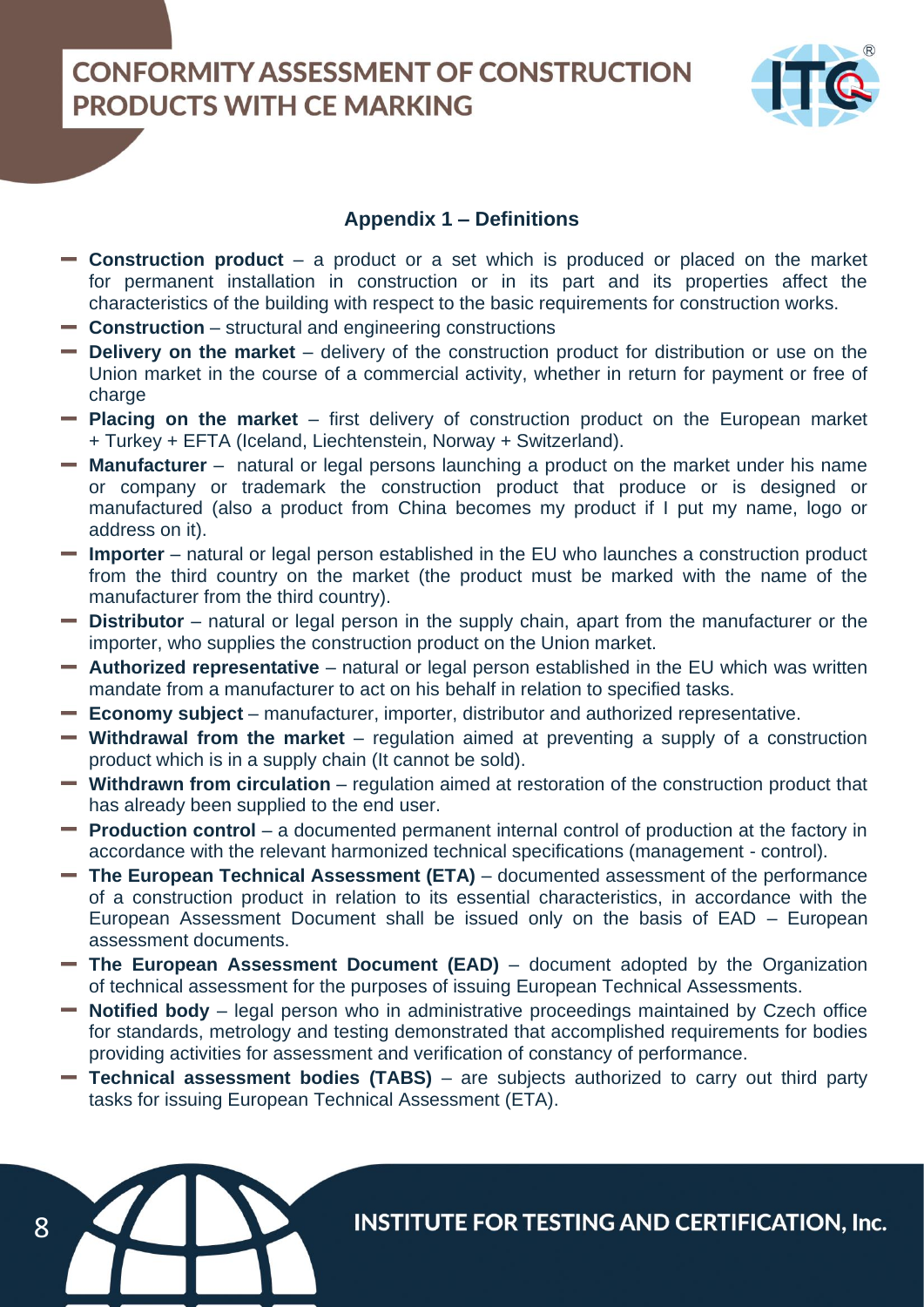

- **The declaration of performance** a document issued by the manufacturer, in which the form level (figures), class (category) or a description specifies properties that apply to the fulfillment of basic requirements for construction works. CPR provides exceptions where the manufacturer may refrain from drawing up a declaration of performance.
	- $\equiv$  is produced individually or non-mass to a specific order and the manufacturer is responsible for the safe incorporation of the product into a particular construction
	- $\equiv$  is made on the construction site for incorporation into the building constructed there
	- $\blacksquare$  is manufactured in a traditional or historical way for reconstruction of listed buildings.
- **The intended use of the construction product** as defined in the relevant harmonized technical specification
- **Basic characteristics** the characteristics of the construction product which relate to the basic requirements for construction works.
- **Characteristics of a construction product** features related to the relevant essential characteristics expressed by level, class or description.
- **Level** result of the performance of a construction product in relation to its essential characteristics expressed by numerical value (e.g. 32 MPa, 2800 kg/m3).
- **Class** range of levels of a construction product, bounded by the minimum and maximum value (e.g. "strength class XY includes values from 30 to 45 MPa").
- **Set** a construction product stated on the market by one producer of at least two separate components that need to be incorporated in construction works.
- **Micro enterprise** micro enterprise within the meaning specified in the Commission Recommendation of 6 May 2003 concerning the definition of micro enterprises, small and medium enterprises. OJEC L 124, 20 May 2003, page 36
- (**company fulfilling two conditions** they have a maximum of 9 employees and together annual sales to 2 million  $EUR \sim 50$  million  $CZK$ )
- **Product life cycle** as successive and interlinked stages of construction product's life, from raw material acquisition or generation from natural resources to final disposal.

9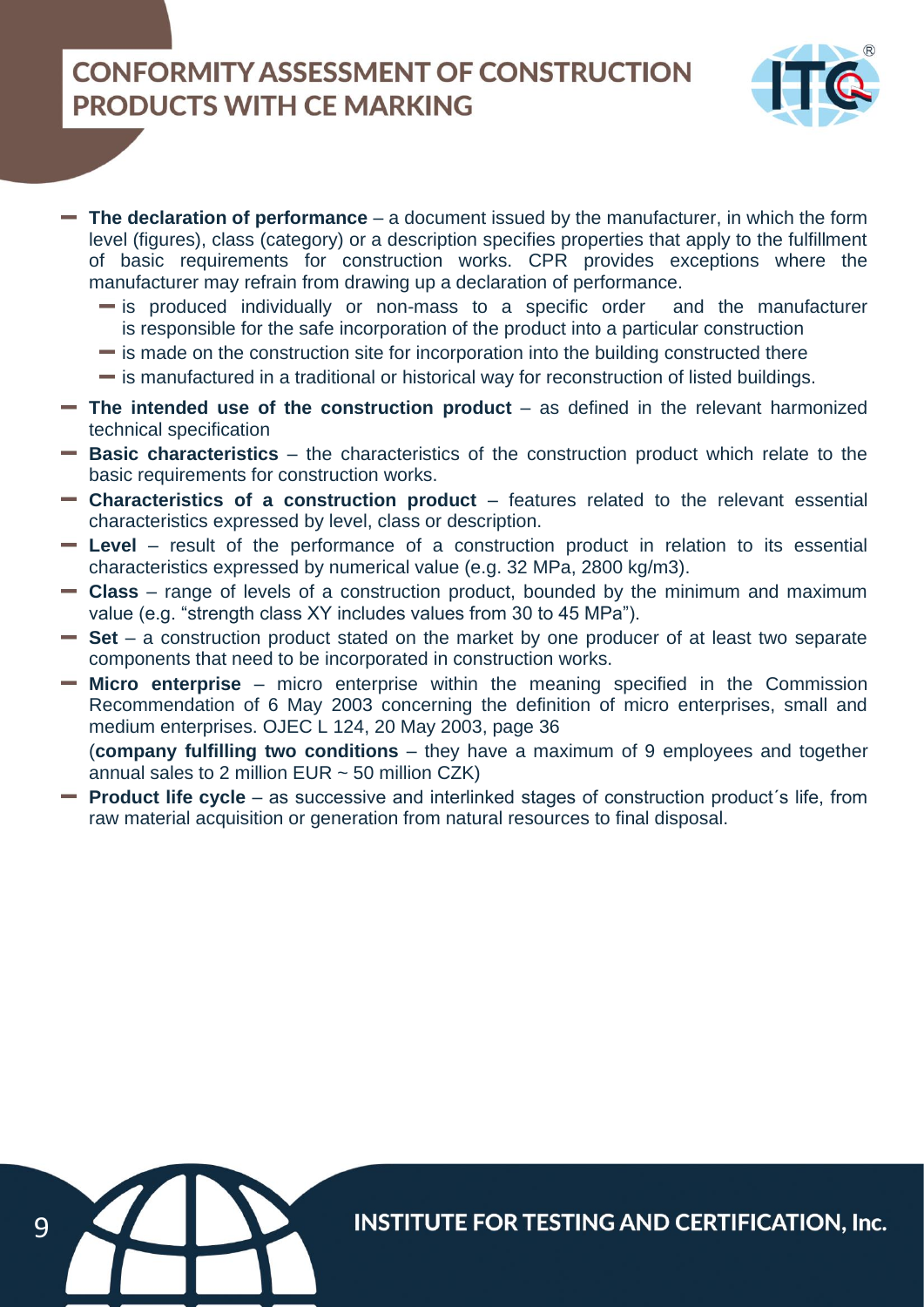

## **Appendix 2 – Contacts in accordance with the categories of construction products**

| Ing. Petr Karlík<br>phone: +420 572 779 944<br>pkarlik@itczlin.cz               | <b>Head of the Construction Products Certification Department</b><br>Road bitumens, bituminous products, fillers and sealants for pavements<br>and expansion joints<br><b>Bituminous mixtures</b><br>Surface dressing for surface treatment of roads<br><b>Contract</b><br>Slurry surfacing<br><b>Sealants</b>                                                                                                                                                                                                                                                                                                                                                                                                                                                                                                                                      |
|---------------------------------------------------------------------------------|-----------------------------------------------------------------------------------------------------------------------------------------------------------------------------------------------------------------------------------------------------------------------------------------------------------------------------------------------------------------------------------------------------------------------------------------------------------------------------------------------------------------------------------------------------------------------------------------------------------------------------------------------------------------------------------------------------------------------------------------------------------------------------------------------------------------------------------------------------|
| Ing. Vladimír Sedláček<br>phone: +420 572 779 937<br>vsedlacek@itczlin.cz       | Deputy Head of the Construction Products Certification Department<br>Construction products for sewage systems<br>Distribution of liquids and gases including accessories<br>Products for sealing of sewerage system elements of materials other<br><b>College</b><br>than the vulcanized rubber, TPE, PUR and microporous rubber<br>Ledge and gutter elements<br>Distribution systems of cooling and air-conditioning facilities<br>Prefabricated drainage products<br>Hot water and central heating installations, with the exception of<br>gaseous fuel burning appliances<br>Heat pumps<br>Indoor space heating appliances without their own power source                                                                                                                                                                                        |
| Ing. Lubomír Martiník, Ph.D.<br>phone: +420 572 779 945<br>Imartinik@itczlin.cz | Deputy Head of the Construction Products Certification Department<br>Cement, lime<br>Fly ash for concrete, fly ash and mixtures with fly ash, materials for<br>backfilling and embankments<br>Backfilling material for disposal of main and old mine works by pouring<br>Granulate for railbeds and service roads of mining operations, granulate<br>and additive granulate into the surface mines for embankments and<br>backfills during mining operations, granulating material for reclamation<br>of mining dumps<br>Recyclates for construction use<br>Separators, domestic wastewater treatment plants, septic tanks<br>Tanks and containers (with a capacity exceeding 300 l) for the storage<br><b>College</b><br>of substances which may be environmentally hazardous<br>Equipment for waste-water pumping stations<br>Steel constructions |
| Ing. Filip Gregovský<br>phone: +420 572 779 943<br>fgregovsky@itczlin.cz        | Waterproofing and damp-proofing materials made of plastic or rubber<br>Waterproofing bitumen sheets<br>Geotextiles, geosynthetics<br>Aggregates<br>Lightweight aggregates, hydraulic road binders<br>Products for paved outdoor surfaces<br>Products for rigid floor surfaces<br>Stone facing elements<br>Fume cupboards                                                                                                                                                                                                                                                                                                                                                                                                                                                                                                                            |

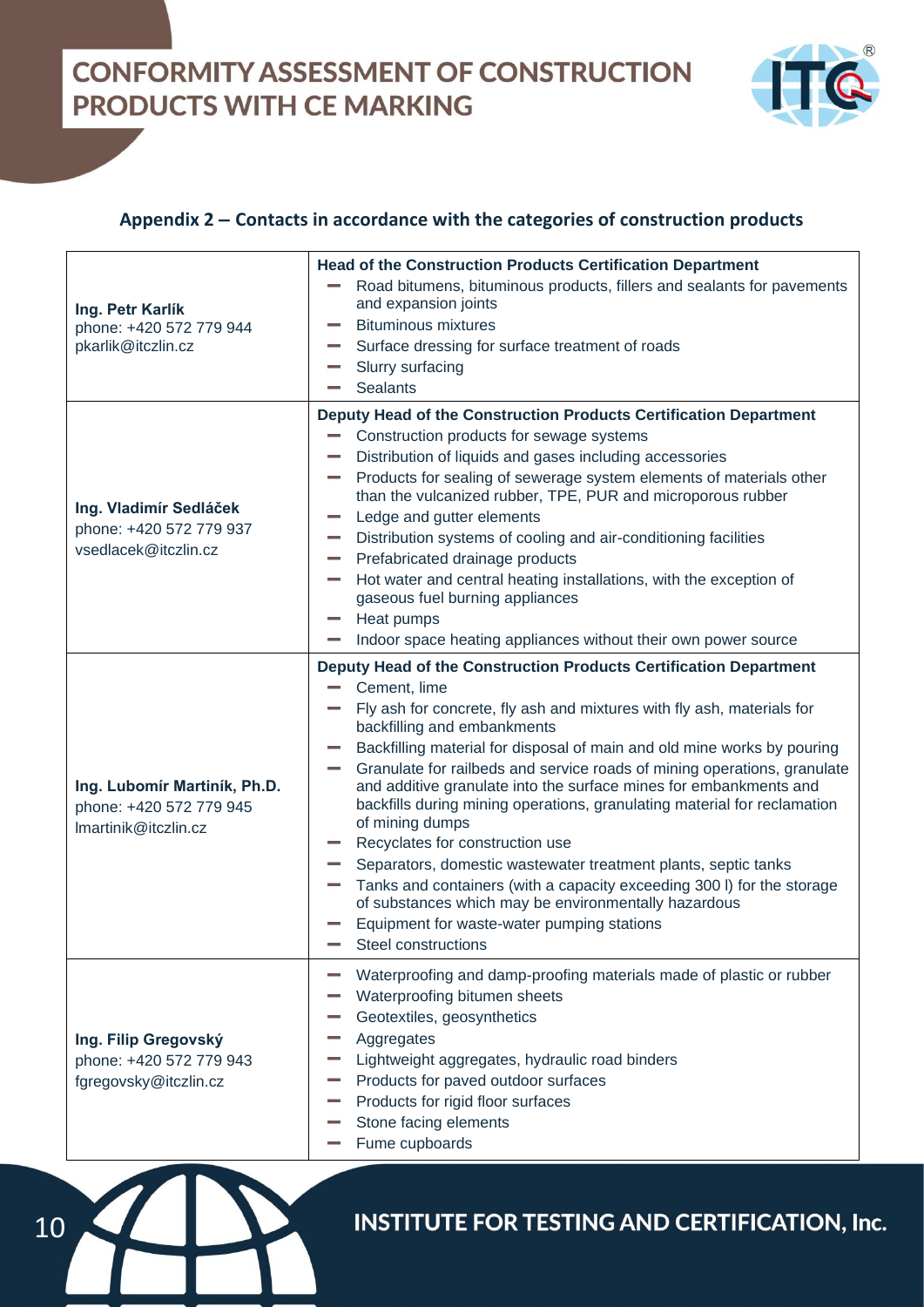

| <b>Bc. Josef Vaněk</b><br>phone.: +420 572 779 941<br>jvanek@itczlin.cz  | Concrete and precast concrete products<br>Concrete and pre-stressing reinforcement<br>Fibres for concrete<br>Construction products for sanitary facilities                                                                                                                                                                                                                                                                                                                                       |
|--------------------------------------------------------------------------|--------------------------------------------------------------------------------------------------------------------------------------------------------------------------------------------------------------------------------------------------------------------------------------------------------------------------------------------------------------------------------------------------------------------------------------------------------------------------------------------------|
| Ing. Milan Kovář<br>phone: +420 572 779 940<br>mkovar@itczlin.cz         | Thermal and acoustic insulation materials<br>Construction products for opening fillings<br>Resilient / textile floor coverings, wood floorings<br>Panels, tiles, wall coverings, boards and profiles<br>Sealing cements, adhesives<br>Anti-vibration isolators and dampers<br><b>Construction bearings</b><br>Anti-noise devices and walls, anti-glare screens<br><b>Rubber seals</b><br>Wall coverings in rolls<br>Internal partition kits<br>Curtain walling kits                              |
| Martina Červenková<br>phone: +420 572 779 935<br>mcervenkova@itczlin.cz  | Construction products for sewage systems<br><b>College</b><br>Distribution of liquids and gases including accessories<br><b>College</b><br>Cooling and air-conditioning equipment, air-conditioning units<br>Distribution systems for air conditioning systems<br>Regulating, mixing and sanitary fittings, filters and separators of<br>systems for the transport and distribution systems of water intended for<br>human consumption and other liquids                                         |
| Ing. David Mikulášek<br>phone: +420 572 779 941<br>dmikulasek@itczlin.cz | Internal and external finishes for walls and ceilings<br>Interior and exterior surface treatment of walls and ceilings<br><b>Mortars</b><br>Additives and admixtures for concrete and mortars<br>Thermo-insulation systems<br>Products and systems for the protection and repair of concrete<br>structures<br>Liquid waterproofing materials<br>Binders of synthetic resins<br><b>Screed materials</b><br>Plastic anchors for concrete<br>Products for rock and soil stabilisation<br>Containers |
| Ing. Jiří Růžička<br>phone: +420 572 779 901<br>jruzicka@itczlin.cz      | Roof coverings<br>Prefabricated sandwich roofing elements<br>Gypsum products                                                                                                                                                                                                                                                                                                                                                                                                                     |